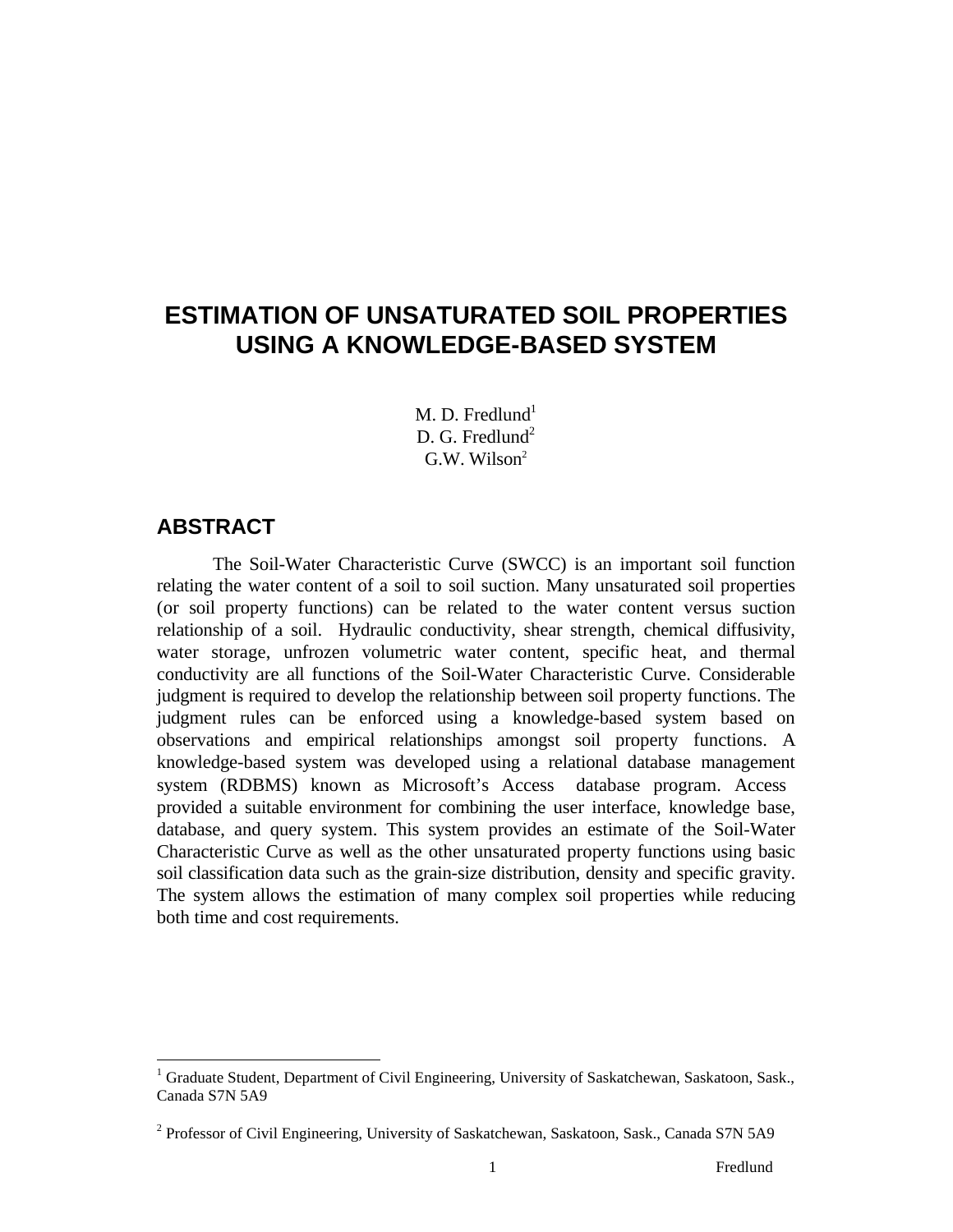# **1.0 INTRODUCTION**

Theory governing the behavior of unsaturated soils has been available for several years and has shown that the Soil-Water Characteristic Curve is the central relationship describing how a soil behaves as it desaturates. Research has shown that empirical relationships can be used to describe unsaturated property functions related to the Soil-Water Characteristic Curve. These empirical relationships can then be used to predict the permeability, shear strength, thermal properties, and diffusion properties as a soil desaturates. The principles related to the behavior of a soil are encoded into the knowledge-based system. The process for predicting the behavior of an unsaturated soil is then greatly simplified. General soil properties are stored in a primary knowledge form. Subsidiary properties are stored in forms which are linked to the main soil form. Knowledge was acquired by interviewing experts in the field as well as researching current publications. Soils information for the soils database was acquired from several different sources with a total of approximately 5500 soils represented in the database.

# **2.0 PROBLEM DEFINITION**

Classical soil mechanics has emphasized specific types of soils (e.g., saturated sands, silts, and clays and dry sands). Textbooks cover the theories related to these types of soils in a completely dry or a completely saturated condition. Recently, it has been shown that attention must be given to soils that do not fall into these common categories. Many of these soils can be classified as unsaturated soils. Engineering related to unsaturated soils has typically remained empirical due to the complexity of their behavior. An unsaturated soil consists of more than two phases and therefore the natural laws governing its behavior are changed. Central to the behavior of an unsaturated soil is the relationship between water and air as the soil desaturates. This relationship is described by the Soil-Water Characteristic Curve (SWCC). Laboratory studies have shown that there is a relationship between the Soil-Water Characteristic Curve and unsaturated soil properties (Fredlund and Rahardjo, 1993b).

Properties such as hydraulic conductivity, shear strength, water storage, unfrozen water content, specific heat, thermal conductivity, and diffusion can all be related to the soil-water characteristic curve. Until recently, a method of combining unsaturated soil property functions into a single system has not existed. The knowledge system provides a way to link complex property functions together to describe the behaviour of an unsaturated soil.

#### **2.1 The Soil-Water Characteristic Curve (SWCC)**

The soil-water characteristic curve, often referred to as the moisture retention curve, is a continuous sigmoidal function representing the water storage capacity of a soil as it is subjected to an increasing soil suction. It is the relation between volumetric water content, θ, and soil suction stress state,  $(u_a-u_w)$ . The soil-water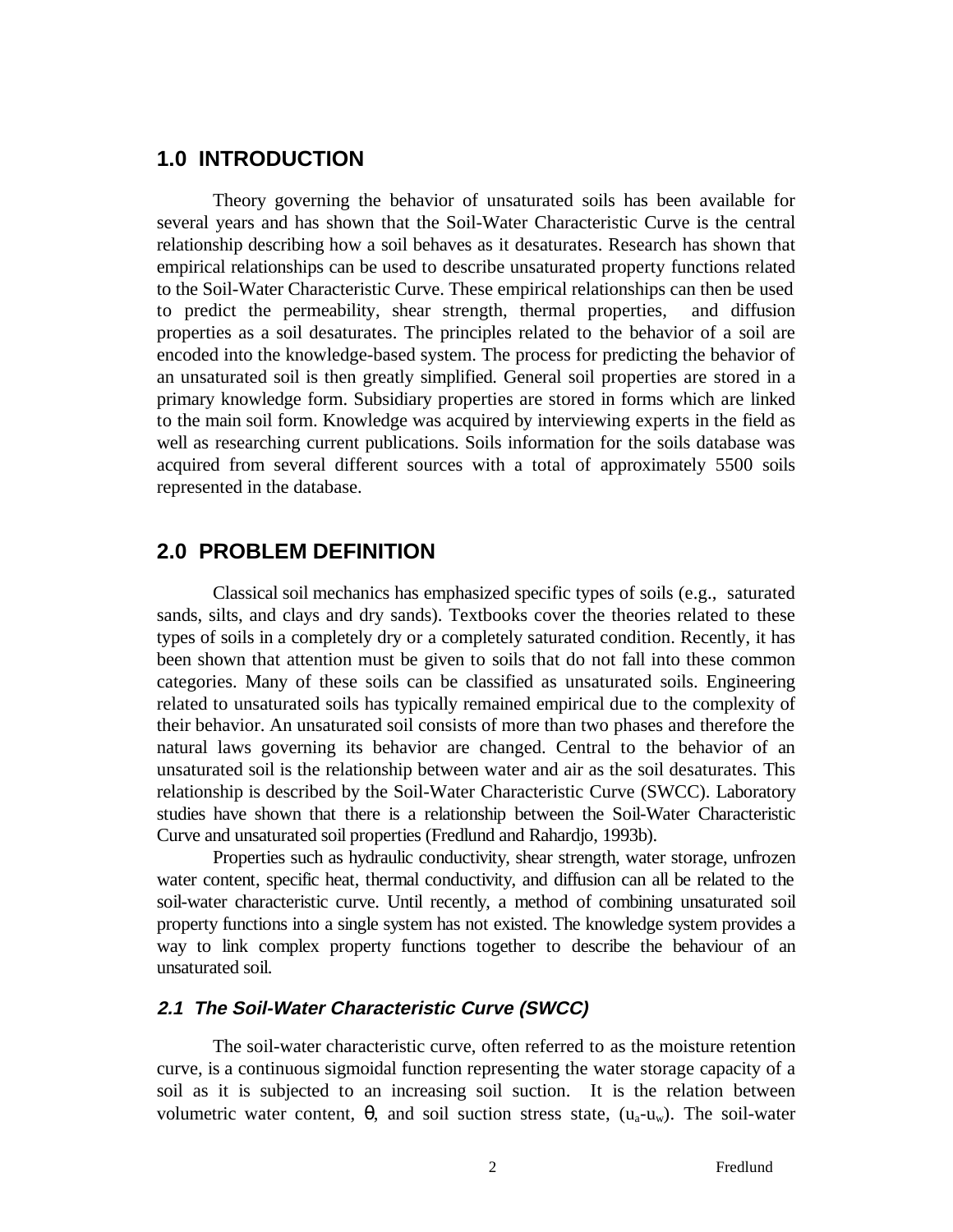characteristic curve can be used as a means of deriving and linking soil behaviors such as permeability, shear strength and volume change. It is central to the engineering behavior of an unsaturated soil. The soil-water characteristic curve provides a means of relating the fundamental soil properties to each other and controlling the state at which each engineering behavior is calculated. The stress state is important for modeling more than one aspect of soil behavior in a single analysis. The soil-water characteristic curve contains three important pieces of information; that is, pore size distribution, amount of water contained in the pores at any suction and the stress state of the soil and soil-water.

#### **2.2 Methods of obtaining the soil-water characteristic curve**

There are several methods available in the knowledge-based system for obtaining a soil-water characteristic curve for a particular soil. The method used is strongly influenced by the application for which the soil-water characteristic curve will be used and the desired accuracy. The most accurate way to determine a soilwater characteristic curve is through laboratory experimentation. Because of the high cost of laboratory equipment and the time required to run this test, alternate methods are desirable. The knowledge-based system provides three alternative methods of determining a soil-water characteristic curve as shown below:

- 1. The database of 5500 soils can be searched for a soil with similar properties.
- 2. The knowledge-based system can be requested to suggest reasonable fitting parameters based on the current soil properties.
- 3. A theoretical method was developed and implemented into the system to predict the soil-water characteristic curve from volume-mass properties and a grain-size distribution.

# **2.3 Prediction of unsaturated soil properties based on the soil-water characteristic curve**

Laboratory studies have shown that there is a relationship between the Soil-Water Characteristic Curve and unsaturated soil properties (Fredlund and Rahardjo, 1993b). A literature review was performed to determine the best prediction methods currently available. These prediction methods were then implemented into the knowledge-based system.

# **3.0 KNOWLEDGE ACQUISITION**

The most important process in a knowledge-based system is knowledge acquisition. How the knowledge is obtained and where it is obtained determines the usefulness of the system. The knowledge-based system described in this paper compiles information from three primary sources. Experts in the field of unsaturated soils were interviewed to obtain methods and heuristics common to the field of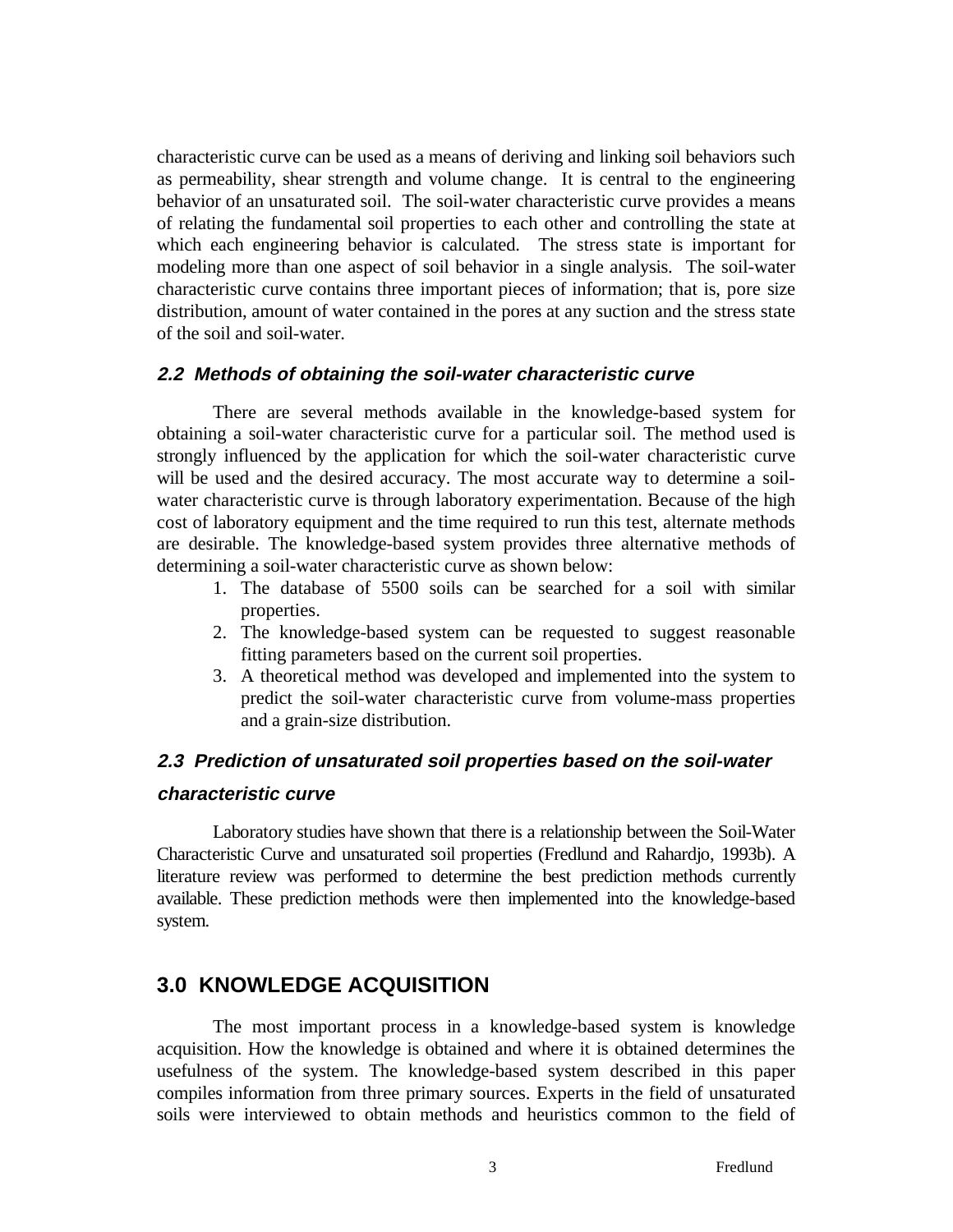unsaturated soils. A search of current and past research was performed to determine the framework of the system. Experimental soil data containing, at the minimum, a Soil-Water Characteristic Curve was required for the database system. Lastly, current computer modeling software in the field of unsaturated soils was reviewed to determine what input properties were most significant. The information was then compiled to create a system to describe the property functions for unsaturated soils.

#### **3.1 Interviewing Experts**

Much knowledge in the field of unsaturated soils can only be found by probing the minds of people currently involved in research. Documentation of the newer techniques is not extensive making it necessary to rely on the experience of current experts. D.G. Fredlund and G.W Wilson provided insight and guidance into the design of the system and the way soil information should be represented. Research done in the physical theory of the bahavior of unsaturated soils, by D.G. Fredlund, laid the foundation for development of the system. Since the soil-water characteristic curve is central to the system, advice was also received from D.G. Fredlund on its mathematical representation and implementation. Knowledge regarding the implementation of thermal properties of soils was contributed by G.W. Wilson with colleague S.L. Barbour providing insight into how unsaturated soils behave in the area of contaminant transport. Mention must also be given to Walter Rawls from the USDA who provided input in determining the methods to use in the prediction of saturated hydraulic conductivity. Advice from the aforementioned experts provided the foundation for the design of the system as well as the heuristic rules used in the field of unsaturated soils.

#### **3.2 Search of current literature**

An extensive literature review was performed to determine the best prediction methods to use in the knowledge system. The source for the prediction methods used by the knowledge system are summarised in Table 1.

| <b>Description</b>           | <b>Reference</b>                                                   |  |
|------------------------------|--------------------------------------------------------------------|--|
| Prediction of SWCC from      | Fredlund, Murray D., Fredlund, D.G., Wilson, G.W., (1996),         |  |
| grain-size curve             | Prediction of the Soil-Water Characteristic Curve from Grain-Size  |  |
|                              | Distribution and Volume-Mass Properties, 3rd Brazilian             |  |
|                              | Symposium on Unsaturated Soils, Rio de Janeiro, Brazil.            |  |
| Prediction of coefficient of | Lim P.C. S.L. Barbour and D.G. Fredlund, (1996), Diffusion and     |  |
| diffusion from the SWCC      | Adsorption Processes in Unsaturated Soils II: Effect of The Degree |  |
|                              | of Saturation on the Coefficient of Diffusion, Canadian            |  |
|                              | Geotechnical Journal                                               |  |
| Prediction of unfrozen       | Black, P.B. and Tice, A.R., (1989), Comparison of soil freezing    |  |
| volumetric water content     | curve and soil water curve data for Windsor Sandy Loam., Water     |  |
| from the SWCC                | Resources Research, Vol. 25, No. 10., pp. 2205-2210.               |  |
| Prediction of specific heat  | Farouki O.T., (1986), Thermal Properties of Soils, Trans Tech      |  |
| capacity from the SWCC       | Publications, Clausthal-Zellerfeld, Germany, 112-117               |  |

**Table 1 Summary of prediction methods used in Knowledge-Based System**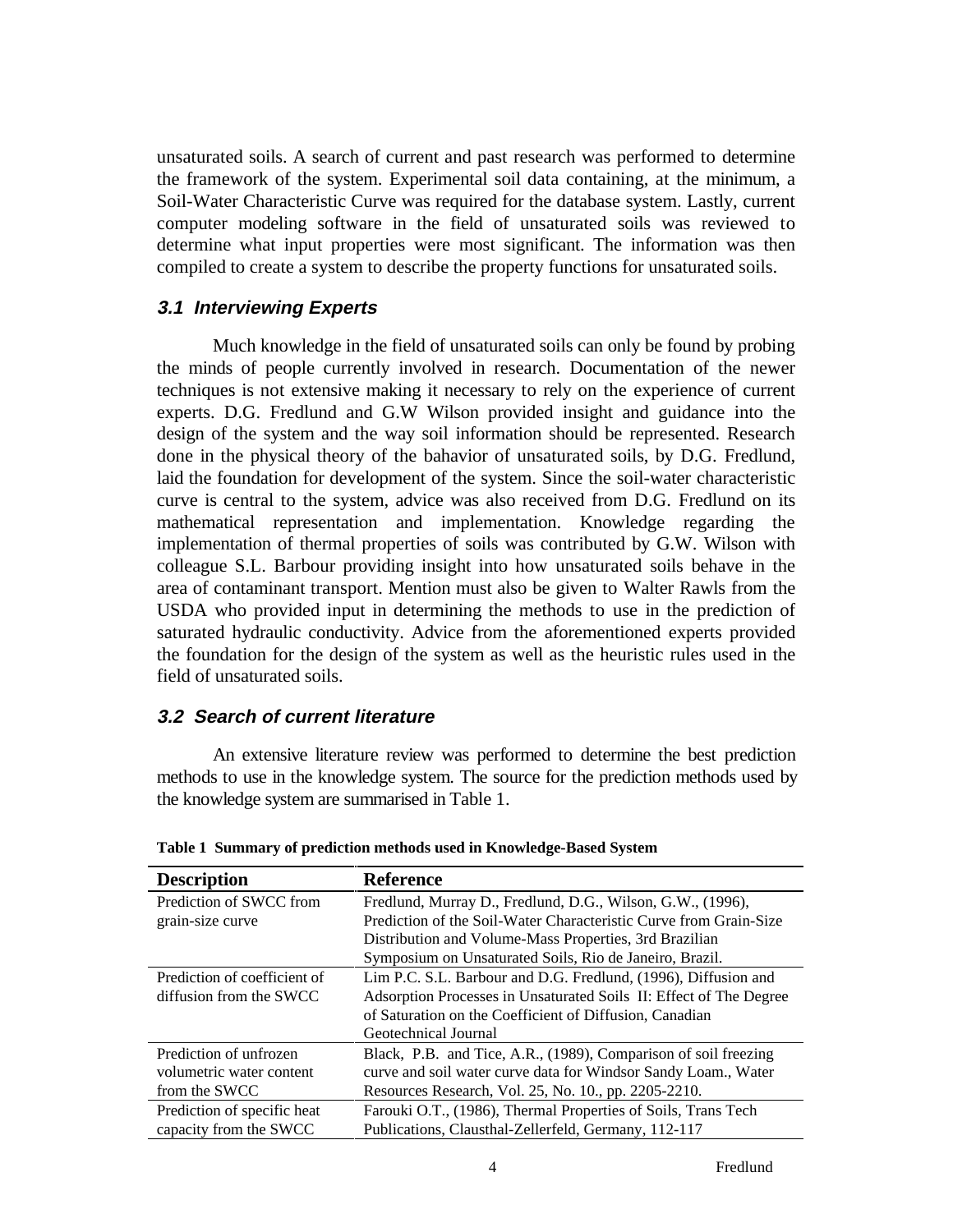| Prediction of thermal<br>conductivity from the SWCC                                     | Johansen, O., (1975), Thermal Conductivity of Soils, Ph.D. Theses,<br>(CRREL Draft Translation 637, 1977), Trondheim, Norway                                                                                                                              |
|-----------------------------------------------------------------------------------------|-----------------------------------------------------------------------------------------------------------------------------------------------------------------------------------------------------------------------------------------------------------|
| Prediction of quartz content                                                            | Tarnawski, Vlodek R., and Bernhard Wagner, (1993), Thermal and<br>hydraulic properties of soils, Saint Mary's University, Division of                                                                                                                     |
| Prediction of shear strength<br>envelope from the SWCC                                  | Engineering, Halifax, Nova Scotia<br>Fredlund D.G., Anqing Xing, M.D. Fredlund and S.L. Barbour,<br>(1996), The Relationship of the Unsaturated Soil Shear Strength<br>Functions to the Soil-Water Characteristic Curve, Canadian<br>Geotechnical Journal |
| Prediction of unsaturated<br>hydraulic conductivity<br>function from the SWCC           | Fredlund, D.G., Xing, A. and Huang, S., (1994), Predicting the<br>permeability function for unsaturated soil using the Soil-Water<br>Characteristic Curve, Canadian Geotechnical Journal, Vol. 31, No.<br>3., pp. 533-546.                                |
| Prediction of saturated<br>hydraulic conductivity using<br>$D_{10}$                     | Holtz, Robert D., William D. Kovacs, (1981), An introduction to<br>geotechnical engineering, Prentice-Hall, Inc., Englewood Cliffs,<br>New Jersey                                                                                                         |
| Prediction of saturated<br>hydraulic conductivity using<br>an effective porosity, $n_e$ | Ahuja L.R. D.K. Cassel, R.R. Bruce, and B.B. Barnes, (1989),<br>Evaluation of Spacial Distribution of Hydraulic Conductivity Using<br>Effective Porosity Data, Soil Science Journal, Vol. 148, No. 6, 404-<br>411                                         |

#### **3.3 Acquisition of existing databases**

Existing experimental data was needed to test the design of the Knowledgebased System. Once a sample database of soil information was acquired, statistical calculations were performed to check the validity of theoretical predictions as well as to provide an estimation of the reasonableness of current soil properties. The design allows for soil data to be continually added to the system but the original data was collected from one main source. Hundreds of research publications containing soilwater characteristic curves were reviewed and compiled by Sillers (1996) into a database of soils. The database contains the soil information needed to test the functionality of the system design.

#### **3.4 Review of current computer modeling procedures**

The knowledge-based system provides property functions to allow for coupled or uncoupled modeling in the areas of seepage, thermal, and contaminant transport. Data can be output from the program in tables, in equation form, or as a series of data points along a curve. The system adheres to Windows standards of data transfer and is therefore compatible with any modeling package which conforms to these standards and makes use of soil functions.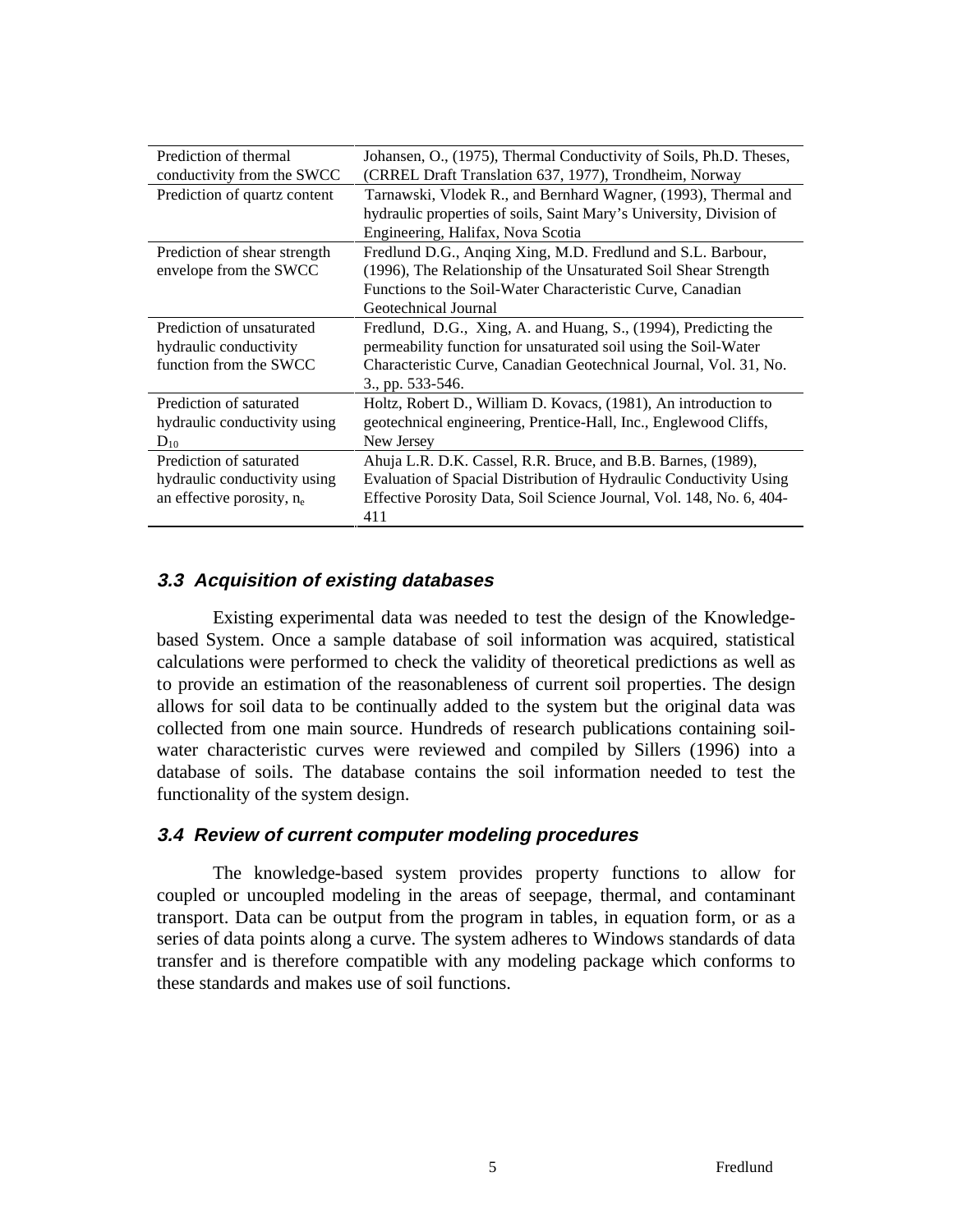# **4.0 KNOWLEDGE REPRESENTATION**

The area of knowledge-based systems has blossomed over the past decade from merely an academic interest into a useful technology. Carrico describes knowledge systems as follows.

*Knowledge systems are software systems that have structured knowledge about a field of expertise. They are able to solve some problems within their domain by using knowledge derived from experts in the field. (Carrico, 1989)*

Development of the methods for knowledge representation followed the knowledge acquisition phase. Information was represented in forms. Each form consisted of a database of experimental data, a database of theoretical data, a knowledge base consisting of rules and algorithms applicable to the current form, and the user interface which allowed the information to be viewed in forms, tables, or charts. Independent of the knowledge forms is a query engine which allow for access to pertinent information.

The soil properties are organized into separate forms or subcategories which are linked to the main soil information form. The manner in which this is done is shown in Figure 1.



**Figure 1 Knowledge forms included in the system**

# **5.0 KNOWLEDGE SYSTEM SHELL**

Once the structure of the KBS was determined, a shell or programming environment was needed to build the system. The relational database shell provided by Microsoft's Access<sup>®</sup> relational database management system (RDMS) was selected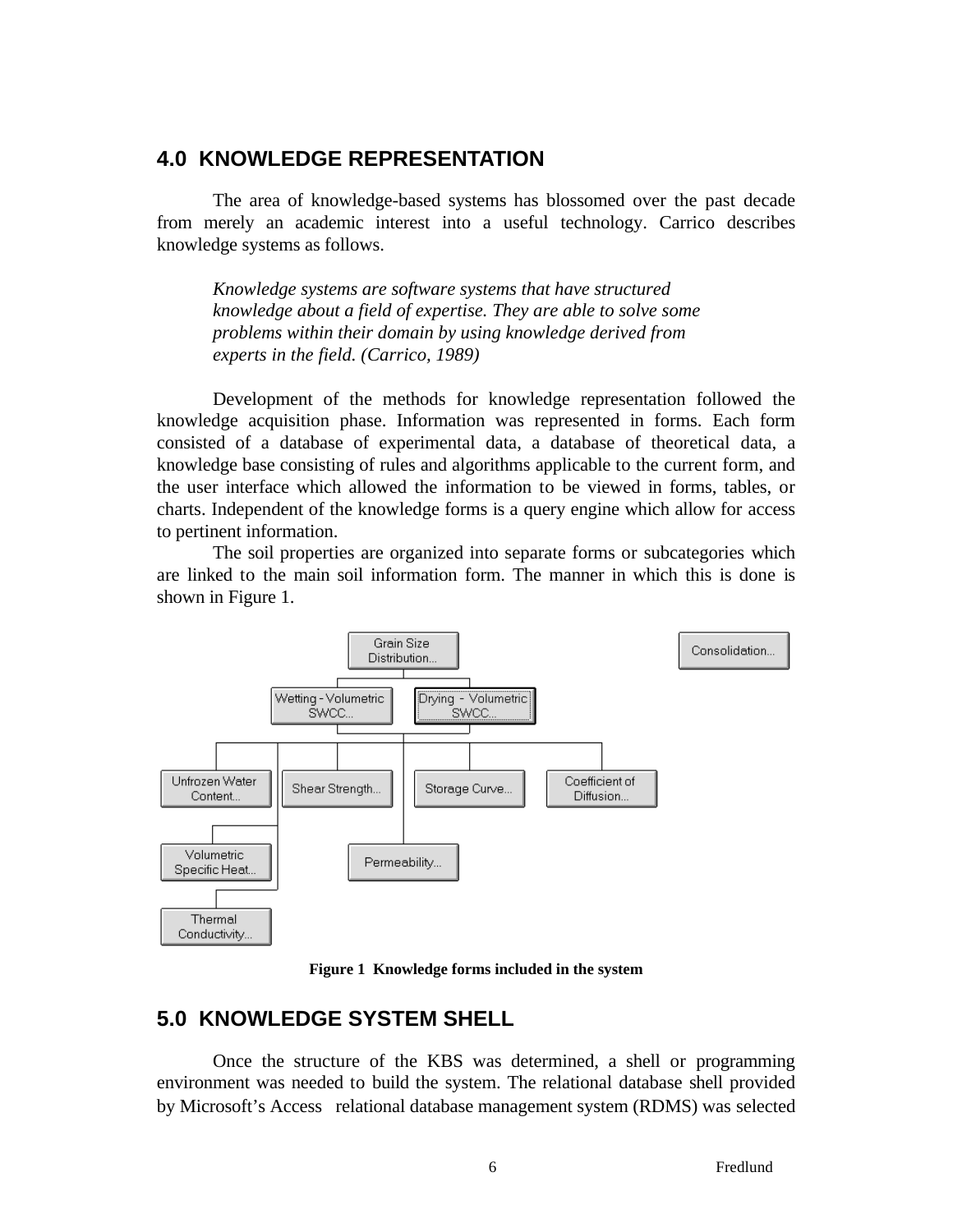as an environment. The database system handled the manipulation of large amounts of data while allowing time to be focused on the coding of the knowledge system.

## **5.1 Main Soil Information Form**

The fields used for classification of the soil were adopted from current USDA soil databases for the sake of familiarity. Figure 2 shows the main text descriptors used in the classification of soils. Page two of the form stores important volume-mass and grain-size properties often used for classification. Other soil properties that are stored are Atterberg limits, water chemistry, soil origin properties, publication information, and the geographical location of the soil (Country, State, County, Site). Soil origin fields store information such as horizon depth, horizon type, family, and soil series.

| $\equiv$ |                                                 | <b>SoilVision - Soils</b>                                              |  |  |  |
|----------|-------------------------------------------------|------------------------------------------------------------------------|--|--|--|
|          | ū<br>Е<br>8<br>M                                | Classification<br>Property Graph<br>醒<br>œ<br>Graph Manager<br>Manager |  |  |  |
| ▶        | Project_ID: SP1002<br>$\vert$                   | 9<br>Soil Counter:                                                     |  |  |  |
|          | Texture: Sandy Loam                             | <b>USCS</b><br><< Classify<br><b>USDA</b>                              |  |  |  |
|          | <b>Soil Group:</b><br>$\vert$ $\vert$           | 30-Sep-96<br><b>Date Entered:</b>                                      |  |  |  |
|          | <b>Texture Modifier:</b><br>$\vert \cdot \vert$ | Mineralogy:                                                            |  |  |  |
|          | Structure grade: Moderate<br>$\pmb{\pm}$        | Mineral:<br><b>Percentage of Mineral:</b><br>0.00%                     |  |  |  |
|          | Structure size:<br>$\pm$                        |                                                                        |  |  |  |
|          | <b>Structure type:</b><br>츼                     |                                                                        |  |  |  |
|          | Soil Name: Brazilian residual soil              | Record: 1<br>of 1<br>⊁‡⊁i<br>RH 4                                      |  |  |  |
|          | Soil Description: Soil compressed at 200 kPa    |                                                                        |  |  |  |
|          | Soil from Jose Periera<br>Notes:                |                                                                        |  |  |  |
|          | Contact: Murray Fredlund                        | Rating:<br>8                                                           |  |  |  |
|          | Record: 1<br>of 5291<br>⊁∥н∣                    |                                                                        |  |  |  |

**Figure 2 Page one of the main soil form showing the classification properties**

The main soil information form also provides links to the forms describing soil properties such as soil-water characteristic curve, coefficient of permeability, shear strength, etc. Forms linked to the main soil form are described in the following sections. For the sake of brevity, not all the forms linked to the main soil form are shown.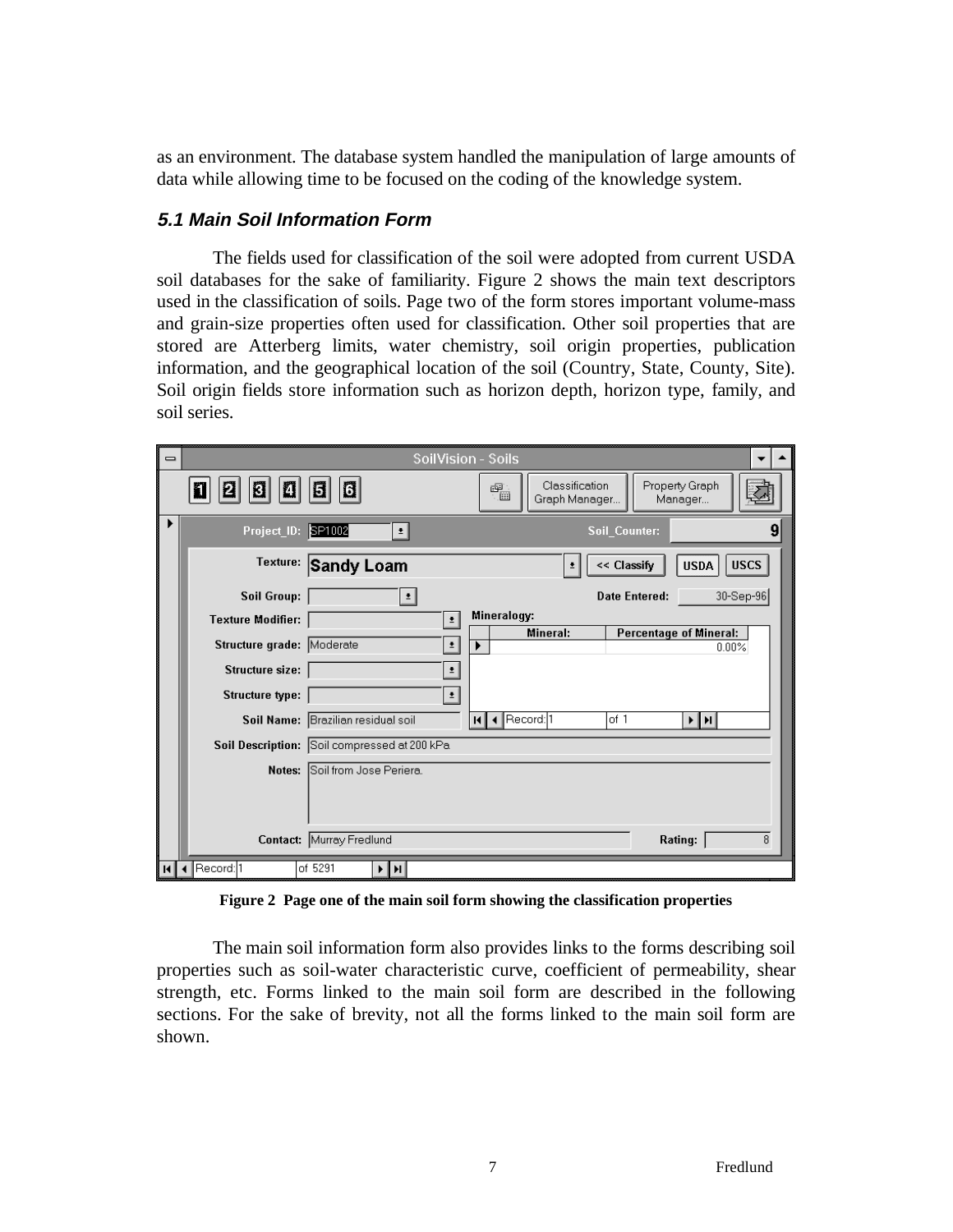### **5.2 Other Forms Linked to Main Form**

Complimentary to data stored in the main soil form is information stored in other forms which are linked to the main form. Information was organized in forms for storage efficiency reasons as well as to provide a good conceptual view of the different soil properties. The properties or forms linked to the main soil form are listed below:

| Grain-size distribution | Soil-water characteristic curve |
|-------------------------|---------------------------------|
| <b>Water Storage</b>    | Coefficient of permeability     |
| Compression             | Shear strength                  |
| Diffusion               | Specific heat                   |
| Unfrozen water content  | Thermal conductivity            |

The linked design of the system provides an efficient and logical presentation of data. This form stores pertinent information relating to the soil-water characteristic curve as well as experimental and fitted points on the curve. A focus of the knowledgebased system was to allow mathematical representation of soil property functions wherever possible. This then allows the equations to be entered into popular finite element modeling packages for modeling of unsaturated soil behavior. To provide a starting point for mathematical representation, the soil-water characteristic curve, grain-size distribution, and compression curves must be fit with a mathematical equation. A single equation was selected to fit each of the grain-size and compression curves. For the soil-water characteristic curve, however, a number of different equations have been previously used. To accommodate this variability, six different equations are available for use in the system. For each equation, a routine allowing the equation to be fit to experimental data must be provided. Therefore, a number of curve fitting algorithms were implemented. Once an equation is best-fit to experimental data, the resulting equation can be used in the predictions of other soil functions. An example of these predictions can be seen in Figure 3.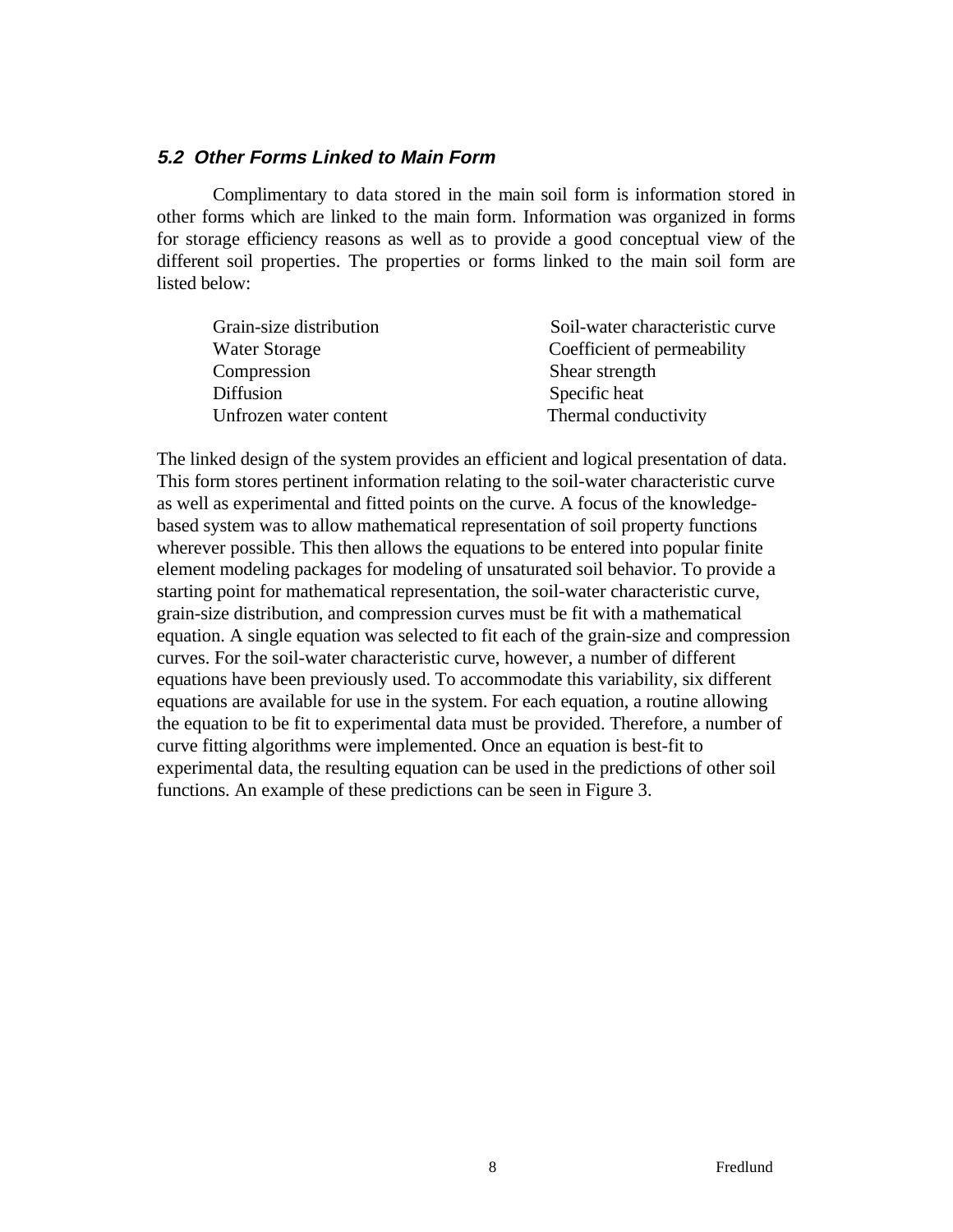

**Figure 3 Plot of predicted shear strength envelope for a Sandy Clay Loam**

# **6.0 SUMMARY**

Theory governing the behavior of unsaturated soils has been available for several years and has shown that the Soil-Water Characteristic Curve is the central relationship describing how a soil behaves as it desaturates. Research has shown that empirical relationships can be used to describe property functions related to the Soil-Water Characteristic Curve. These empirical relationships can then be used to predict how the coefficient of permeability, shear strength, thermal properties, and diffusion coefficient will behave as a soil desaturates. The complexity of unsaturated soil physics requires a knowledge-based system to provide tools for describing unsaturated soil behavior.

The database system handled the manipulation of large amounts of data while allowing time to be focused on the coding of the knowledge system. Information was stored in forms consisting of a main soil form with links established to alternate soil property forms. The knowledge-based system can handle eleven separate property forms and allows prediction of eight different soil property functions. The system then